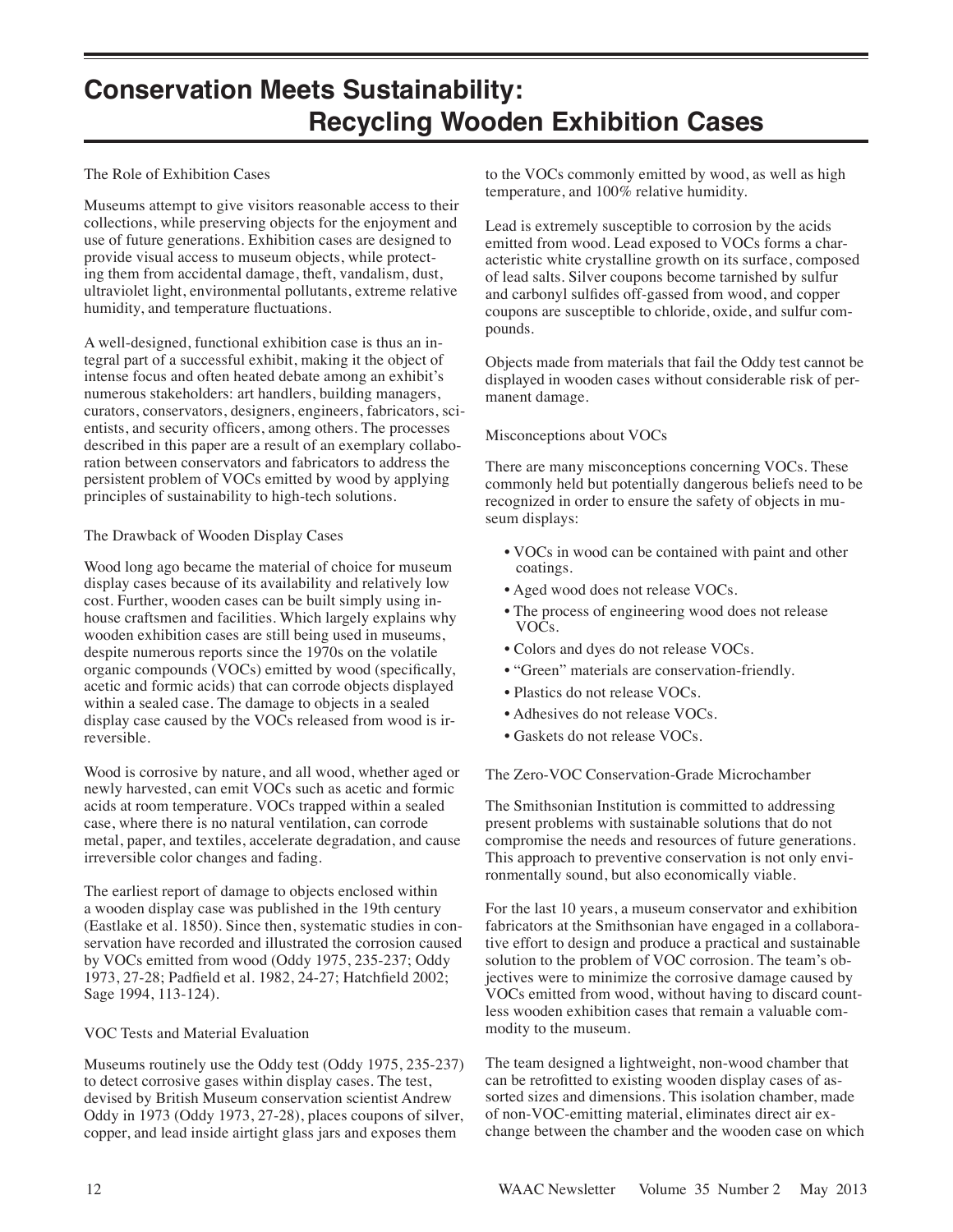# **by Jia-sun Tsang, R. Scott Schmidt, and Chris Hollshwander**

it fits, and prevents contact between display objects and the wooden case (Fig. 1).



Removable port cover can be accessed from casework exterior, to change desiccant

Air slots in deck prevent the deck from sealing off desiccant chamber

Figure 1. Retrofitted wooden case showing acrylic vitrine cover, upper deck with slots for air exchange with subdeck, and subdeck. Side port with removable cover provides easy access to desiccants and acid scavengers without disturbing the deck assemblage.

A subspace houses materials that further safeguard display objects, such as silica gel to absorb moisture, a VOC absorber, and an acid scavenger. With the object on display securely housed in the isolation chamber, the wooden case can retain its aesthetic appeal while serving as a base of support for the chamber (Fig. 2).



Figure 2. Detailed cross-section of retrofitted exhibit case showing typical construction, including aluminum composite subdeck cover, case deck, gasket, and acrylic vitrine exterior housing.

A recyclable\* aluminum and polyethylene composite called DIBOND® is used to make a box that fits inside an existing wooden case (Fig. 1). Computerized drawing and cutting methods provide the precision and speed necessary to produce precisely sized boxes to accommodate wooden cases of various sizes, styles, construction, and dimensions.

To avoid using adhesive, which is a source of solvent-based VOCs, DIBOND® sheets are scored and miter-folded, a process similar to origami folding, with only a few metal rivets to reinforce the corners (Fig. 3).



Desiccant Chamber

Figure 3. Illustration of CNC (Computer Numerical Control) routed DIBOND® (aluminum composite material) in flat form. After post machine cutting the components are folded to form the chamber box, riveted, and sealed along the seams with silicone caulk.

This box serves as the chamber's subspace and houses buffered silica gel, VOC absorber, and acid scavenger. An access port on one side of the box allows for easy access to the subspace from the exterior of the case.

A shallow, channeled deck is then constructed from DI-BOND®, using the same techniques of scoring and folding. This deck fits atop the DIBOND® box (Figs. 1 and 2). Slots in the deck provide for air exchange with the desiccants in the subspace. An acrylic vitrine cover fits into a recessed area between the deck and the wooden case, completing the retrofitted display case.

#### Application

Our newly designed micro-chambers were first employed in the Smithsonian exhibition "Cyprus: Crossroads of Civilizations" at the National Museum of Natural History (September 29, 2010 through May 2, 2011). Marking the 50th anniversary of the independence of the Republic of Cyprus,